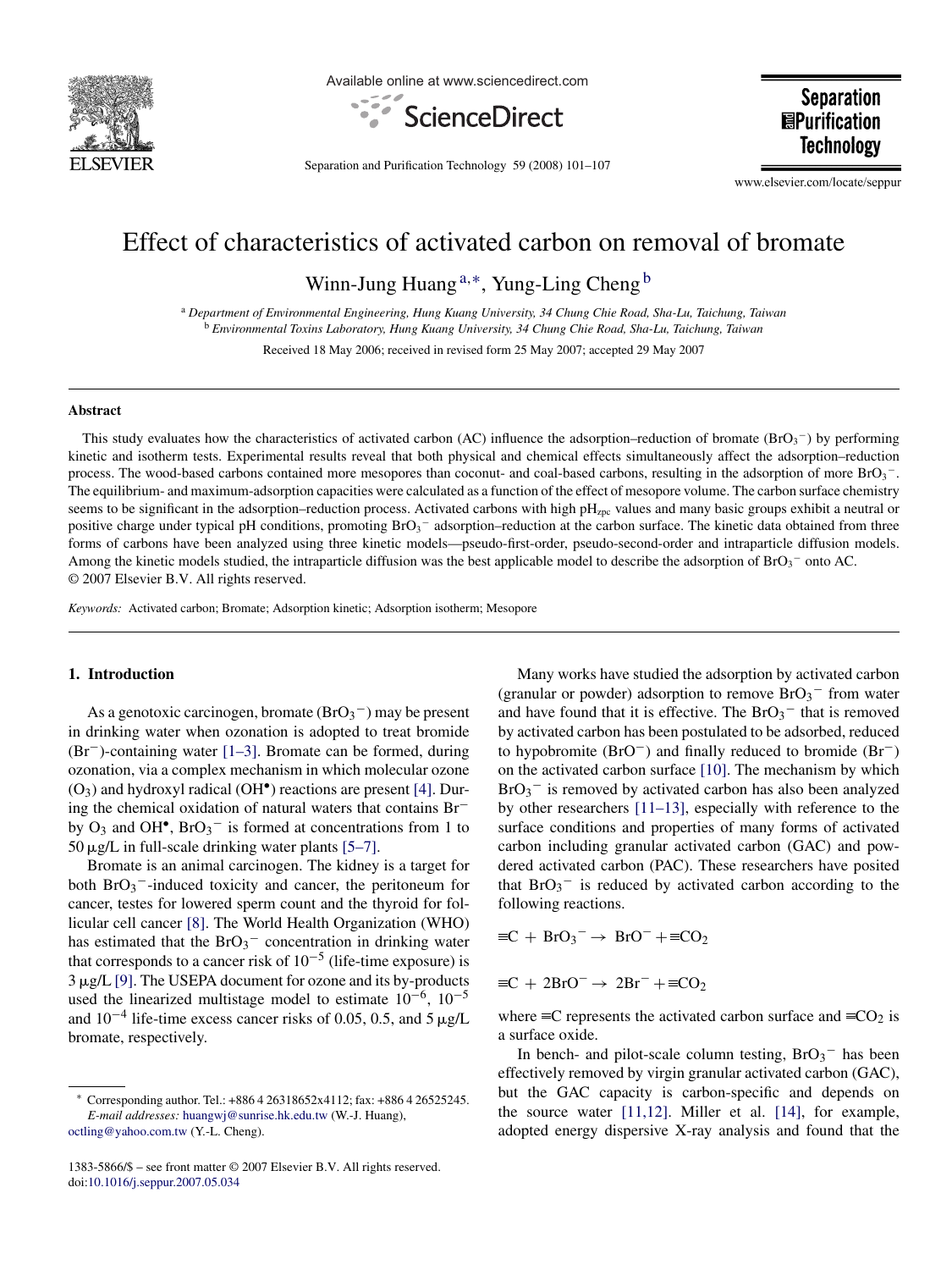acid-washing of carbon removed a significant amount of surface metal. Carbon that was only acid-washed did not exhibit improved  $BrO_3^-$  reduction, and the presence/absence of surface metals did not affect  $BrO<sub>3</sub><sup>-</sup>$  reduction. Studebaker [\[15\]](#page-6-0) found that carbons with less surface oxygen tend to be basic and have an anion exchange capacity because of their positive charge. Therefore, the adsorption of protons by a basic carbon makes the carbon surface more electrostatically attractive to anions. Gra-ham [\[16\]](#page-6-0) found that the adsorption of an anion decreased as the acidity of the carbon increased, which fact is attributable to unfavorable electrostatic interactions between the anions and the acid groups. Siddiqui et al. [\[10\]](#page-6-0) studied  $BrO_3^-$  adsorption/reduction from solution, but focused only on the surface chemistry of the adsorbent; the authors found a correlation between basic functional groups (or  $pH<sub>zpc</sub>$ ) and the maximum amount adsorbed by each adsorbent. Unfortunately, in the latter work, the isotherms were drawn as fitted curves with no actual adsorption data, which would have indicated the precision of the measurements. Additionally, the number of works on the kinetics of activated carbon adsorption to remove  $BrO_3^-$  is still limited; works of the effect of the porosity of activated carbon on the adsorption process are particularly few. The adsorption time and capacity for  $BrO_3^$ reduction by activated carbon to satisfactorily low levels at a water treatment plant must be determined.

This work elucidates how the physical and chemical characteristics of carbon influence  $BrO<sub>3</sub><sup>-</sup>$  removal. The adsorption kinetics and isotherms of three forms of activated carbon are compared. The adsorption kinetics and capacities are related to the characteristics of the carbons. These data reveal the adsorption process in terms of carbon surface chemistry and porosity.

#### **2. Experimental**

## *2.1. Materials*

Commercial forms of activated carbon  $(AC)$ , Norit  $(AC<sub>N</sub>)$ , Calgon  $(AC<sub>C</sub>)$  and YUB  $(AC<sub>Y</sub>)$ , from various sources were evaluated in kinetic and isotherm experiments. The main characteristics of selected ACs, including raw material, mean particle size, total surface area, iodine number, hardness, abrasiveness, bulk density and ash content, were described by the manufacturers (Table 1). The contents of acid and basic groups were determined using the acid–base titration procedure that was described by Siddiqui et al. [\[10\].](#page-6-0) The ACs that were used in the kinetic and isotherm experiments were prepared using the following procedures. Commercial ACs were pulverized and sieved to yield particles with main diameters that correspond to a 230–300 mesh, or a main particle diameter of  $65.5 \,\mu m$ . Following sieving, the carbons were washed using deionized water, and baked at  $175 \degree C$  for 1 week to remove any volatile impurities. They were then placed in an oven at 105 ◦C. Before use, the carbons were placed in desiccators and then cooled to room temperature.

In a further test of the effects of surface chemistry, the surface chemistry of carbon ACY was modified by cautious thermal reduction in an argon environment. The details of this treatment have been presented elsewhere [\[17\]. T](#page-6-0)he reduced samples, AC<sub>Y</sub>-

| Table 1 |  |
|---------|--|
|         |  |

| Manufacturer's specifications of activated carbons used |  |
|---------------------------------------------------------|--|
|---------------------------------------------------------|--|

| Specifications               | Norit <sup>a</sup> | $F-400b$        | YUB <sup>e</sup> |
|------------------------------|--------------------|-----------------|------------------|
| Material                     | Coconut shell      | Bituminous coal | Wood             |
| Mean particle size (mm)      | 1.4                | 1.2             | 1.2              |
| Total surface area $(m^2/g)$ | 950                | 950             | 980              |
| Iodine number $(mg/g)$       | 1020               | 1000            | 1000             |
| Hardness (Ball-Pan, %min)    | 95                 | 95              | $>98\%$          |
| Abrasion number (%wt min)    | 60                 | 75              | 94               |
| Bulk density (g/mL)          | $0.49 - 0.52$      | $0.36 - 0.38$   | $0.44 - 0.48$    |
| Ash content                  | $<3\%$             | 6.0             | $<3\%$           |

<sup>a</sup> Norit, Amersfoort, The Netherlands.

<sup>b</sup> Calgon Corp., Pittsburgh, PA.

<sup>c</sup> China Carbon Corp., Taipei, Taiwan.

T550 and AC<sub>Y</sub>-T950, were thermally reduced at 550 and 950 °C for 1 h. Next, the effect of acid treatment on  $BrO_3^-$  adsorption was studied. Each form of carbon was immersed in 11 of 6 M  $HNO<sub>3</sub>$  at room temperature. After 24 h, the acid-treated carbons were thoroughly rinsed with distilled water and baked at 105 °C for 1 week. The acid-treated samples were denoted  $AC_N-HA$ ,  $AC<sub>C</sub>$ -HA and  $AC<sub>Y</sub>$ -HA, respectively.

#### *2.2. Characterization of carbons*

The pore size distribution, BET surface area, macropore volume *V*<sub>macro</sub>, mesopore volume *V*<sub>meso</sub> and micropore volume  $V_{\text{micro}}$ , of the samples were determined from the N<sub>2</sub> adsorption and desorption isotherms that were measured at  $77^\circ$ K using an adsorption apparatus (ASAP 2010, Micromeritics Co., Georgia, USA). The pore size distribution and  $V_{\text{meso}}$  were evaluated by applying the Dollimore–Heal method [\[18\]](#page-6-0) to desorption isotherm, whereas the *t*-plot approach [\[19\]](#page-6-0) was adopted to estimate *V*<sub>micro</sub>. The Dubinin–Astakhov equation [\[20\]](#page-6-0) was applied to the  $CO_2$  adsorption data that were measured at 25 °C to determine the *V*<sub>macro</sub> of carbons.

The surface chemistry of carbons was determined by mass titration methods in 0.1 M NaCl. Acid/base depletion from HCl/NaCl and NaOH/NaCl solutions was performed on each sample to determine the acid/base characteristics of the carbons [\[21\].](#page-6-0) The oxygen content of the carbons was measured using hydrogen reduction [\[22\].](#page-6-0)

#### *2.3. Kinetic adsorption measurements*

The kinetic adsorption of  $BrO<sub>3</sub><sup>-</sup>$  was performed in a rotary tumbler at a rate of rotation of 120 rpm. A suitable dose of carbon was introduced into 100 mL amber glass bottles. The carbon that was used in the kinetic tests was soaked overnight in Milli-Q water (buffered with  $10 \text{ mM Na}_2\text{HPO}_4/\text{H}_3\text{PO}_4$ , adjusted to pH 7.5 by adding HCl) to promote the wetting of the carbon surface and the internal pore structure. Then,  $200 \mu L$  of a  $100 \text{ mg/L}$  solution of  $BrO_3^-$  was injected until the  $BrO_3^-$  concentration in the bottle was 200  $\mu$ g/L. The bottles were filled with BrO<sub>3</sub><sup>-</sup> solution to eliminate headspace and capped with Teflon septum caps. Then, they were placed on a rotary tumbler with samples that were obtained at predetermined intervals over a period of 24 h. Samples were filtered through pre-washed  $0.45 \,\mu m$  filters to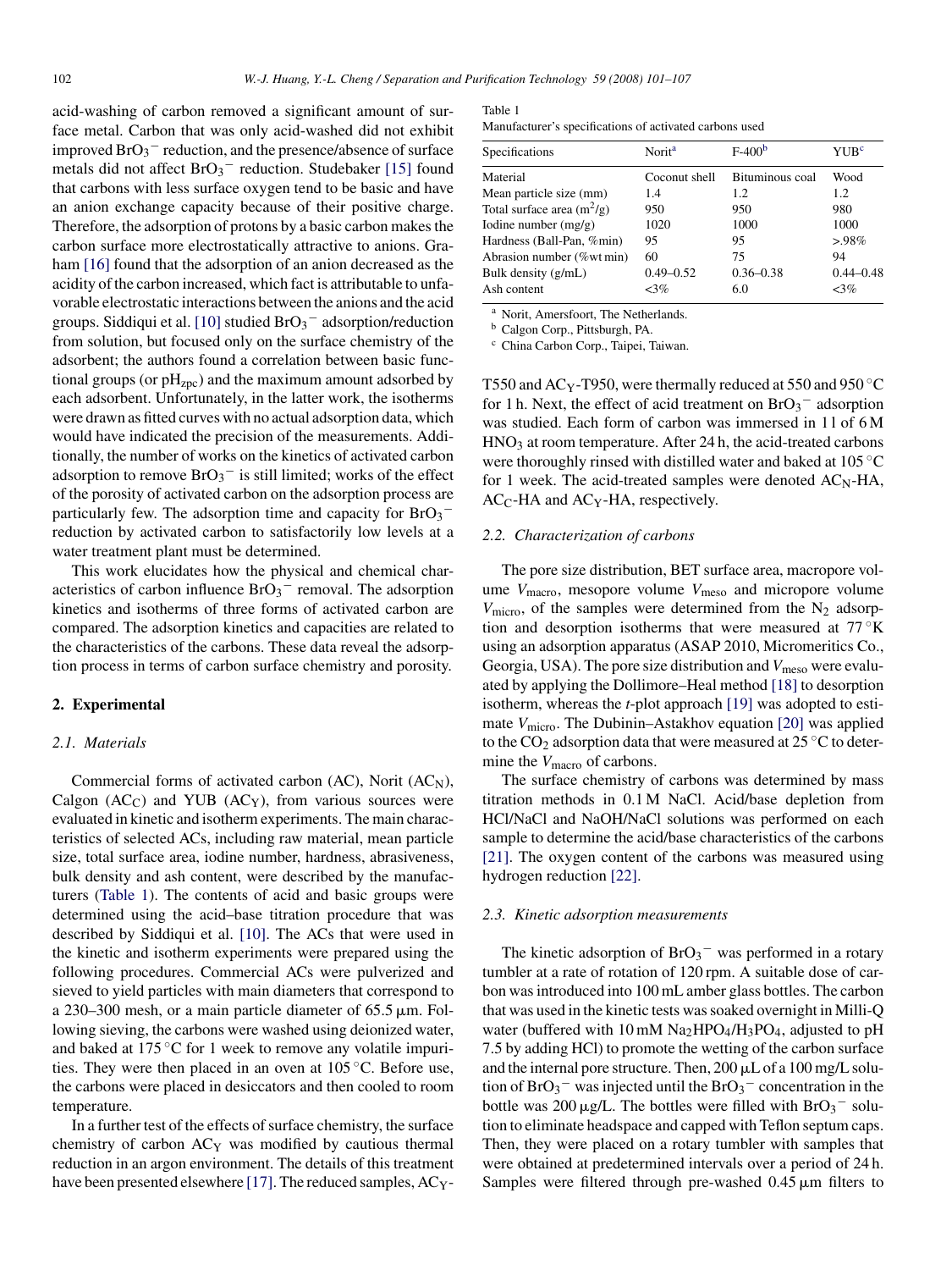<span id="page-2-0"></span>remove activated carbon and the residual  $BrO<sub>3</sub>$ <sup>-</sup> concentration was determined.

#### *2.4. Adsorption isotherm measurements*

The equilibrium adsorption isotherms of  $BrO_3^-$  from a synthetic solution on activated carbon were obtained at  $25 \pm 1$  °C using the bottle-point approach. Various amounts of carbon were weighed and added to 18 amber glass bottles, to each of which was added 100 mL of  $BrO_3^-$  solution (200  $\mu g/L$ ). A nonporous carbon (inactivated coal) was also used to yield a specific surface area for calibration. The synthetic solutions were prepared using Milli-Q water, and were buffered by adding 10 mM  $Na<sub>2</sub>HPO<sub>4</sub>/H<sub>3</sub>PO<sub>4</sub>$  at pH 7.5. The water was added to the amber glass bottles. Two hundred microliter of a 100 mg/L solution of  $BrO_3$ <sup>-</sup> was injected until the  $BrO_3$ <sup>-</sup> concentration in the bottle was  $200 \mu g/L$ . The bottles were placed in a rotary tumbler in a temperature-controlled room at  $25 \pm 1$  °C, and rotated at 120 rpm for 24 h.

## *2.5. Analyses*

 $BrO<sub>3</sub><sup>-</sup>$  and  $Br<sup>-</sup>$  concentrations were obtained using an ion chromatograph (Model 2000i, Dionex, CA) that was equipped with IonPac AS9-HC analytical/AG9-HC guard columns and an anion micromembrane suppressor. The eluent solutions were  $20 \text{ mM }$  Na<sub>2</sub>B<sub>4</sub>O<sub>7</sub> and 18 mM NaOH. The minimum detection limits (MDL) for  $BrO_3^-$  and  $Br^-$  were 1.2 and 4.5  $\mu g/L$ , respectively. Calibrations were performed before each series of samples was analyzed, and the control standard ( $10 \mu$ g-BrO<sub>3</sub><sup>-</sup>/L and  $25 \mu g$ -Br<sup>-</sup>/L) was confirmed every 10 injections.

## **3. Results and discussion**

## *3.1. Effect of carbon characteristics on adsorption kinetics*

Fig. 1 displays typical  $N_2$  adsorption–desorption isotherms for sample of coconut shell  $(AC_N)$ , bituminous coal  $(AC_C)$ and wood-based  $(AC<sub>Y</sub>)$  ACs. The development of mesopores is clearly verified by the shapes of the isotherms. Table 2 presents the porous characteristics of the ACs, as determined from the isotherms. Wood-based AC<sub>Y</sub> carbon has a high *V*<sub>meso</sub> value of

| Table 2                                            |  |
|----------------------------------------------------|--|
| Porous and surface properties of activated carbons |  |



Fig. 1. (a) Nitrogen adsorption–desorption isotherms of ACs and (b) pore size distributions of ACs.

up to  $0.76 \text{ cm}^3/\text{g}$  – much higher than those of AC<sub>N</sub> and AC<sub>C</sub>. Fig. 1b compares the pore size distributions of three ACs, where  $R_p$  and  $V_p$  are the pore radius and the pore volume, respectively. Mesopores in the range  $2 < R_p < 12$  were abundant in AC<sub>Y</sub> carbon.

Table 2 also presents the chemical characteristics, bulk oxygen content and  $pH_{ZDC}$ , of each form of carbon. Clearly, the wood-based carbon  $(AC<sub>Y</sub>)$  contains more oxygen than the coconut- and coal-based carbons. The oxygen content of the heat-treated samples of  $AC<sub>Y</sub>$  carbon declines as the reduction temperature increases to  $950^{\circ}$ C, and the oxygen content is sim-

| Carbon          | $V_{\text{meso}}\left(\text{cm}^3/\text{g}\right)$ | $V_{\text{micro}}$ (cm <sup>3</sup> /g) | Oxygen content $(\% )$ | pH <sub>zpc</sub> | Acid $(meq/g)$ | Basic (meq/g) | Hydroxyl groups $(meq/g)$ |
|-----------------|----------------------------------------------------|-----------------------------------------|------------------------|-------------------|----------------|---------------|---------------------------|
| $AC_N^a$        | 0.089                                              | 0.812                                   | 3.5                    | 5.2               | 0.18           | 0.23          | 0.07                      |
| $AC_N-HA^b$     | 0.072                                              | 0.816                                   | —                      | -                 | 0.20           | 0.16          | 0.03                      |
| $AC_C$          | 0.175                                              | 0.689                                   | 4.3                    | 5.8               | 0.21           | 0.57          | 0.08                      |
| $ACC$ -HA       | 0.159                                              | 0.693                                   |                        | $\qquad \qquad$   | 0.26           | 0.22          | 0.03                      |
| AC <sub>Y</sub> | 0.760                                              | 0.242                                   | 11.5                   | 4.1               | 0.23           | 0.71          | 0.26                      |
| $ACY - HA$      | 0.736                                              | 0.277                                   | -                      | $\qquad \qquad$   | 0.44           | 0.33          | 0.11                      |
| $AC_Y-T550^c$   | 0.773                                              | 0.231                                   | 6.9                    |                   |                |               | 0.19                      |
| $ACY-T950d$     | 0.781                                              | 0.194                                   | 4.2                    |                   |                |               | 0.10                      |
|                 |                                                    |                                         |                        |                   |                |               |                           |

Virgin carbon.

b Acid washed with 6N HNO<sub>3</sub>.<br><sup>c</sup> Thermal reduction at 550 °C.

<sup>d</sup> Thermal reduction at 950 °C.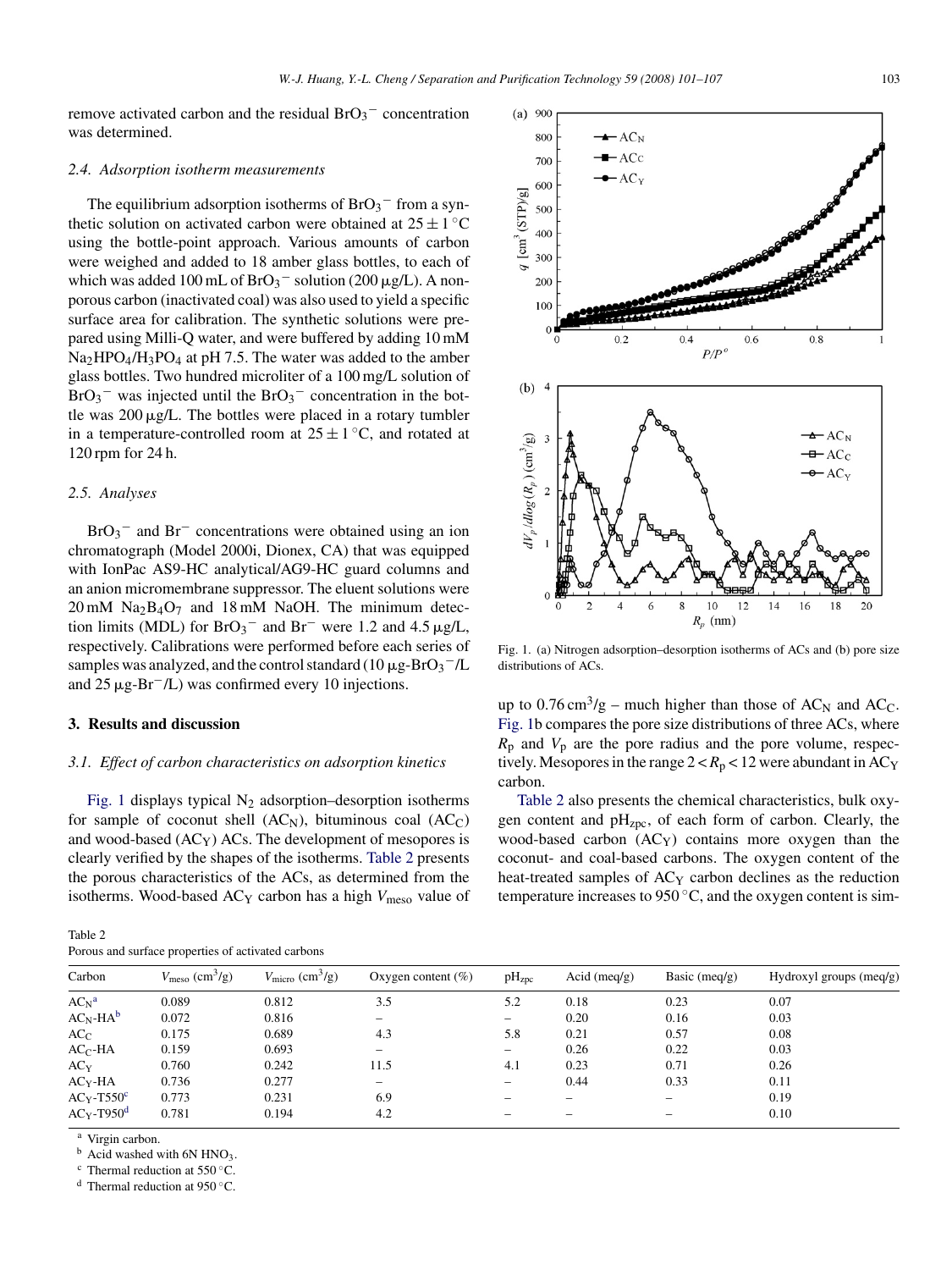<span id="page-3-0"></span>

Fig. 2. Kinetic plots of  $BrO<sub>3</sub><sup>-</sup>$  adsorption by three selected ACs.

ilar to that in the hydrophobic carbons of samples  $AC_N$  and ACC. Surface charge titration analyses of these carbons reveal that the AC<sub>Y</sub> carbon has a lower  $pH_{ZDC}$  (4.1) than the other carbons, indicating that the species and amount of ionizable groups on these carbons vary. The variation in surface charge with pH also indicates that the quantity and quality of surface ionizable groups vary markedly with the amount of these carbons. The variation thereof for the wood-based carbon markedly exceeds those of the coal- and coconut-based carbons. The net surface charges on AC<sub>C</sub> carbon ( $-0.11 \pm 0.24$  meq/g) and AC<sub>Y</sub> carbon  $(-0.68 \pm 0.82 \,\text{meq/g})$  are mainly negative, whereas AC<sub>N</sub> carbon  $(0.07 \pm 0.25 \text{~meq/g})$  is mostly positive in the pH range 6–8.

Fig. 2 presents the batch kinetic removal curves of amounts adsorbed  $(q_e)$  versus contact time  $(t)$  for the three carbons of interest with a  $BrO<sub>3</sub><sup>-</sup>$  single component. Clearly, 20h is enough for all of the adsorption systems to reach equilibrium. The kinetics of adsorption of  $BrO<sub>3</sub><sup>-</sup>$  on the three carbons is currently described using three kinetic models – pseudo-firstorder, pseudo-second-order and intraparticle diffusion models – to identify the potential rate-controlling steps in this work. The validity of the three models can be determined using the linear plots of  $\log(q_e - q)$  versus *t* (Eq. (1)), *t* $/q_t$  versus *t* (Eq. (2)), and  $q_t$  versus  $t^{1/2}$  (Eq. (3)).

$$
\log(q_{\rm e} - q_t) = \log q_{\rm e} - \frac{k_1}{2.303}t\tag{1}
$$

where  $q_e$  and  $q_t$  are the amounts of  $BrO_3^-$  adsorbed at equilibrium and at time  $t$ , respectively, and  $k_1$  is the equilibrium rate constant of pseudo-first-order adsorption.

$$
\frac{t}{q_t} = \frac{1}{k_2 q_e^2} + \frac{1}{q_e} t
$$
\n(2)

where  $k_2$  is the equilibrium rate constant of pseudo-second-order adsorption.

$$
q_t = k_p t^{1/2} \tag{3}
$$

where  $k_p$  is the intraparticle diffusion rate constant  $[23-25]$ .



Fig. 3. Correlation of  $q_e$  of adsorbed  $BrO_3^-$  with mesopore volumes.

[Table 3](#page-4-0) presents the normalized standard deviation ( $\sigma_{v}$ , %), the sum of squared errors (SSE), and the correlation coefficient to compare quantitatively the fitness of the models. Confidence limits are also determined for all three kinetic models. The calculated values reveal that the size of the confidence interval is smaller for intraparticle diffusion at the 1% level of acceptance than in other kinetic models. Additionally, [Table 3](#page-4-0) indicates that the values of  $\sigma_v$  and SSE for pseudo-first-order and pseudosecond-order kinetics markly exceed those in the intraparticle diffusion model. The fact that the intraparticle diffusion model is strongly consistent the experimental data suggests that the adsorption of  $BrO_3^-$  on activated carbon is diffusion-controlled.

The  $AC<sub>Y</sub>$  carbon had a markrdly higher diffusion rate than the other two carbons ([Table 3\).](#page-4-0) Since it also has a higher  $V_{\text{meso}}$ , the mesopores of carbon can be reasonably assumed to be important to the adsorption of  $BrO_3^-$ . However, the extent of  $BrO_3^$ removal (adsorption capacity) varied significantly from carbon to carbon, ranging from 73% to almost complete removal at an initial BrO<sub>3</sub><sup>-</sup> concentration of 200  $\mu$ g/L. The data were analyzed to determine carbon properties, especially carbon porosity and pore size distribution—to improve our understanding of the kinetic adsorption parameters in [Table 2](#page-2-0) and [Fig. 1.](#page-2-0) In contrast with these and other published findings concerning the effect of pore volume on  $BrO_3^-$  adsorption [\[14\],](#page-6-0) Fig. 3 plots the correlation between the maximum main amount of adsorbed  $BrO_3^-$  and the mesopore volumes of each AC. Give the correlation indicated by the authors' earlier work, the fact that the total pore volumes of AC contribute to the  $BrO_3^-$  adsorption process, with a 76% linear correlation, cannot be neglected. However, the mesopores alone yield a correlation of 93%. The strong correlation indicates that any selection of an activated carbon for removing  $BrO_3^$ must consider the mesopore volume fraction.

## *3.2. Effect of particle size on adsorption kinetics*

At a fixed carbon concentration, activated carbon  $(AC<sub>Y</sub>)$ particles were milled to size of  $0.2-0.5 \,\mathrm{\mu m}$  (>400 mesh, main diameter =  $0.35 \mu$ m, abbrev. AC<sub>Ym1</sub>) to remove BrO<sub>3</sub><sup>-</sup>; they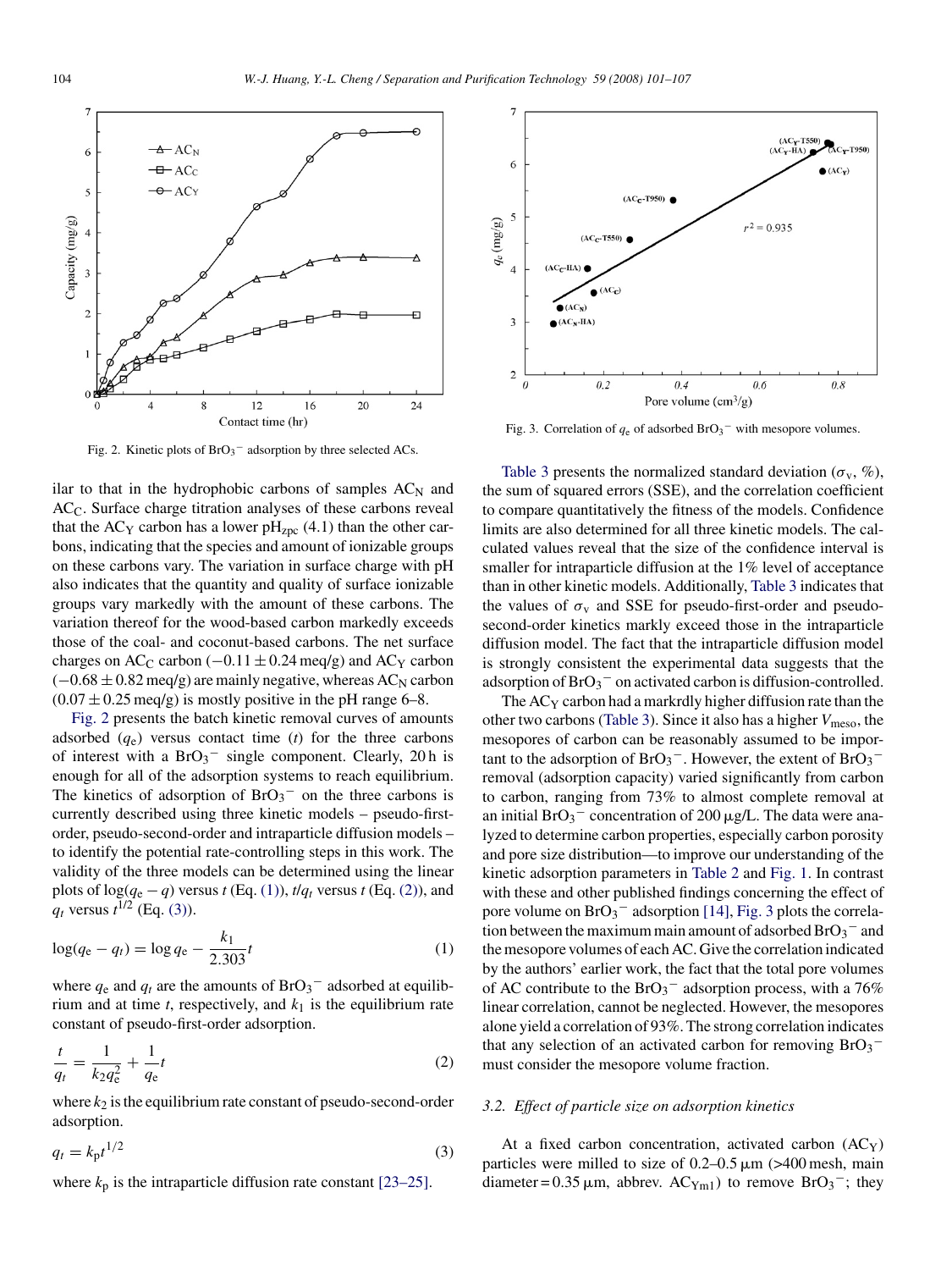

Fig. 4. Evolution of dimensionless remaining concentration of  $BrO<sub>3</sub>^-$  (solid lines) and concentration of Br− released (dashed lines) for variously sized AC particles.

were compared with large AC particles, with diameters from 53 to 74  $\mu$ m (230–300 mesh, main diameter = 65.5  $\mu$ m, abbrev.  $AC<sub>Ym2</sub>$ ) and from 470 to 681  $\mu$ m (20–30 mesh, main diameter = 575  $\mu$ m, abbrev. AC<sub>Ym3</sub>). Fig. 4 plots the concentration of  $BrO_3^-$  with time and the release of bromide (Br<sup>-</sup>) by AC adsorption–reduction. The initial rates of degradation of ACYm1 per unit mass of  $BrO_3^-$  markedly exceeded those of  $\text{AC}_{\text{Ym2}}$  or AC<sub>Ym3</sub>. Almost 55% of the BrO<sub>3</sub><sup>-</sup> was removed using AC<sub>Ym1</sub> as the adsorbent–reductant in the first hour. However, in the presence of the largest AC particles, only 20–25% of  $BrO_3^$ was removed. In particular, as presented in Fig. 4, the release of bromide ions  $(Br^-)$  during the degradation of  $BrO_3^-$  was more rapid when the ACYm1 was the adsorbent.

Fig. 5 plots the global rate constants  $(K_T)$  obtained under steady-state conditions (after 12 h of operation) for arithmetic average particle sizes of 0.35, 65.5 and  $575 \mu m$ . The data reveal that pore diffusion influences the overall  $BrO_3^-$  reac-



Fig. 5. Evolution of rate constant  $(k_T)$  of total removal of  $BrO_3^-$  for various AC particle sizes.

<span id="page-4-0"></span>

| Carbon          |      | First-order kinetic model |      |                      |                 |              | second-order kinetic model |                      |                                                      |                            | ntraparticle diffusion          |                         |                      |                                                                 |                            |
|-----------------|------|---------------------------|------|----------------------|-----------------|--------------|----------------------------|----------------------|------------------------------------------------------|----------------------------|---------------------------------|-------------------------|----------------------|-----------------------------------------------------------------|----------------------------|
|                 |      | $q_e$ (mg/g) $k_1$ (1/h)  |      | $\sigma_{\rm v}$ (%) | SSE             | $q_e$ (mg/g) | $k_2$ (g/mg h)             |                      | $\sigma_{\rm v}$ $({}^{op}_{\rm 0})$                 | SSE                        | $q_{\text{e,exp}}(\text{mg/g})$ | $k_p$ (mg/gh $^{1/2}$ ) |                      | $\sigma_{\rm v} \left( \!\!{\,}^{\rm g}_{\rm 0} \!\!\! \right)$ | SSE                        |
| AC <sub>N</sub> |      | 0.188                     | 0.92 | 12.35                | 3.19            | 3.5          |                            |                      |                                                      |                            |                                 |                         |                      |                                                                 |                            |
| AC <sub>C</sub> |      | 0.265                     | 0.93 | 16.67                | $\overline{82}$ |              | 0.019<br>0.024<br>0.031    | 0.91<br>0.97<br>0.97 | $\begin{array}{c} 2.43 \\ 12.10 \\ 6.60 \end{array}$ | $6.73$<br>$2.89$<br>$4.78$ | 9<br>2 1 3<br>4 3               | 0.136<br>0.125<br>0.561 | 0.96<br>0.95<br>0.97 | 0.24<br>0.32<br>0.11                                            | $1.85$<br>$2.19$<br>$0.75$ |
| 4ČY             | 12.0 | 0.751                     | 0.94 | 5.91                 | 2.77            | 6.6          |                            |                      |                                                      |                            |                                 |                         |                      |                                                                 |                            |

Table 3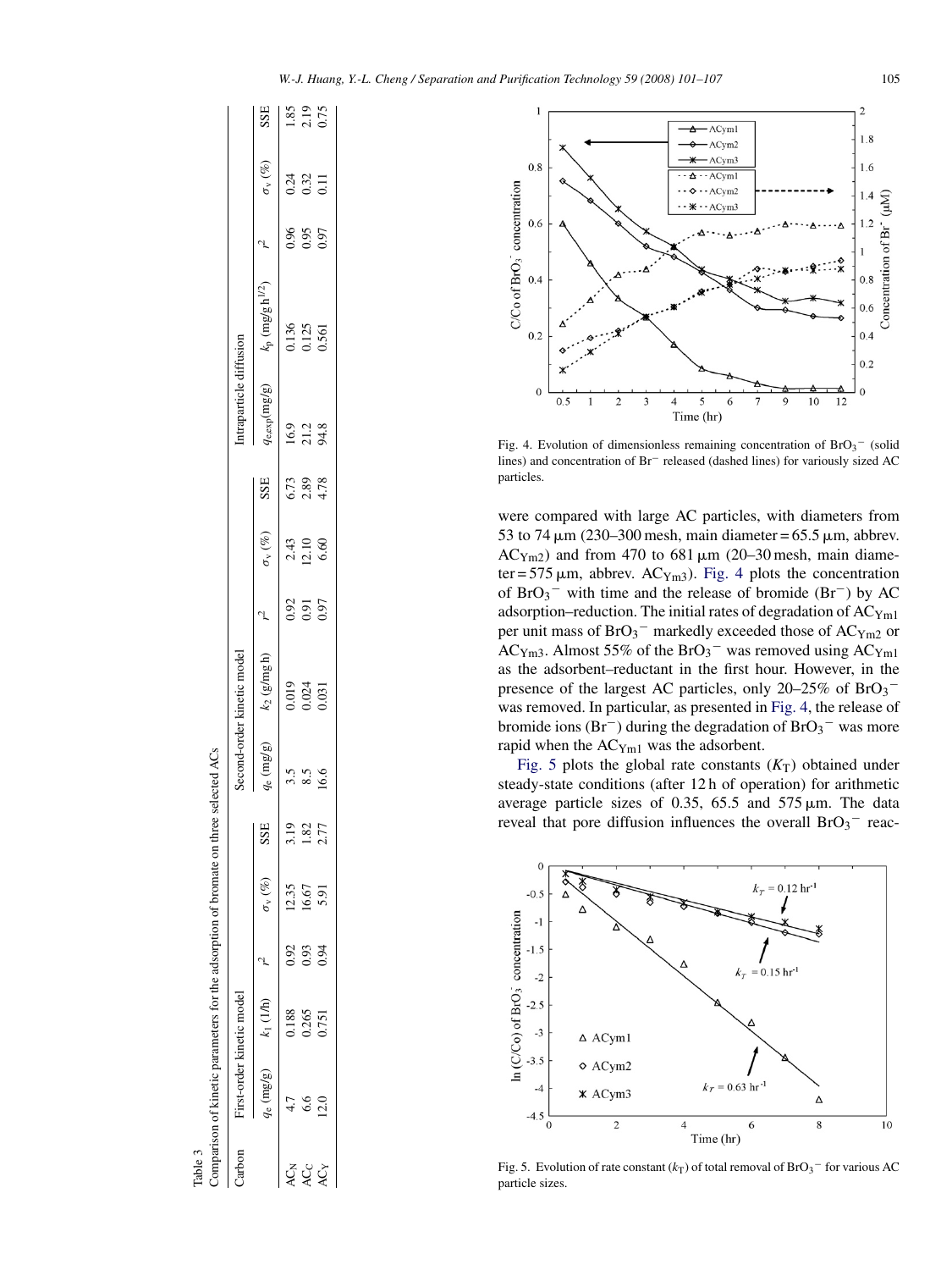tion rate: a drop in particle size diameter from  $575$  to  $0.35 \,\mathrm{\upmu m}$ increases the steady-state rate constant from  $0.12$  to  $0.63$  h<sup>-1</sup>. The higher  $BrO_3^-$  uptake and rate constants of smaller particles are attributable to greater accessibility to pores and greater surface area for bulk adsorption per unit weight of carbon. The shorter equilibrium time for smaller particles may follow from the dominance of intraparticle diffusion in smaller particles. The breaking up of large particles opens some tiny sealed channels, which may then become available for adsorption, so the adsorption by smaller particles is greater than that by larger particles.

#### *3.3. Effect of pore size on adsorption isotherms*

Fig. 6 plots the adsorption isotherms with carbons and BrO3 $^$ solution in buffered Milli-Q water. The isotherms were interpreted using the Langmuir isotherm model, which is expressed as:

$$
\frac{1}{q_{\rm e}} = \frac{1}{q_{\rm m}} + \frac{1}{q_{\rm m} K_{\rm L}} \frac{1}{c} \tag{4}
$$

where  $q_e$  and *c* are the concentrations of  $BrO_3^-$  in the activated carbon and solution, respectively, *q*<sup>m</sup> represents the maximum sorption capacity, and  $K<sub>L</sub>$  is a constant that is related to the adsorption energy (equilibrium constant for adsorption of  $BrO<sub>3</sub>$ . Table 4 summarizes the calculated monolayer equivalent amount adsorbed and the mean maximum amount adsorbed by each carbon. The agreement between the sets of data is generally good. In fact, a large difference between  $BrO_3^-$  adsorptions is evident, indicating the molecular sieve effect of activated car-bons. [Table 2](#page-2-0) reveals that all carbons other than AC<sub>Y</sub> carbon have only a small mesopore volume. Fig. 7 indicates the extent to which mesoporous wool-based carbons exhibit a greater affinity for  $BrO_3^-$  during adsorption from pure water at pH 7.5 than do microporous coconut- and coal-based carbons. This result is similar to [Fig. 3,](#page-3-0) which indicates a strong correlation between the maximum adsorbed amount  $(q_m)$  and the mesopore volumes



Fig. 6. Langmuir adsorption isotherms of  $BrO<sub>3</sub>$ <sup>-</sup> on three selected ACs.

| Table 4                                |  |  |
|----------------------------------------|--|--|
| Isotherm parameters for tested carbons |  |  |

| Carbon          | $q_{\rm m}$ (mg/g) | $K_{\rm L}$ (L/mg) |      |
|-----------------|--------------------|--------------------|------|
| $AC_{\rm N}$    | 16.2               | 2.01               | 0.92 |
| $AC_C$          | 26.3               | 1.15               | 0.91 |
| AC <sub>Y</sub> | 90.9               | 0.44               | 0.94 |
| NC              | 10.5               | 2.72               | 0.89 |

of each AC. The amounts of  $BrO<sub>3</sub><sup>-</sup>$  that are adsorbed by the microporous coconut- and coal-based carbons are very similar to the amount adsorbed by nonporous carbon black (NC), even at a high carbon dose of 1000 mg/L, indicating no increase in  $BrO<sub>3</sub>$ <sup>-</sup> adsorption capacity. Therefore, the micropores in these carbons are posited to present only a nominal internal surface for adsorption.

# *3.4. Effect of chemical characteristics on adsorption isotherms*

The effect of surface chemistry on the adsorption of  $BrO_3^$ by activated carbon is studied by reducing the oxygen content of ACY carbon without changing the pore volume [\(Table 2\).](#page-2-0) In making these measurements,  $BrO<sub>3</sub><sup>-</sup>$  is exposed to activated carbons with increasing hydrophobic character, but a space of constant volume is available for adsorption. In the aqueous phase, surface oxygen groups are important to the adsorption of  $BrO_3^-$ . In particular, increasing the amount of carboxylic groups on the surface promotes the formation of water clusters and the removal of  $\pi$  electrons from the basal planes [\[26\], w](#page-6-0)eakening interactions with ionic adsorbates. The effect of chemistry (oxygen content) is evident at low adsorptive concentrations. Therefore, the amount adsorbed by virgin  $AC<sub>Y</sub>$  carbon (oxygen content  $= 11.5\%$ ) is markedly lower than the amounts adsorbed by the two heat-treated carbons (oxygen content = 6.9 and 4.2%, respectively).

The surface chemical groups are classified according to their acid–base character [\(Table 2\).](#page-2-0) At a fixed pH (7.5), the



Fig. 7. Correlation of  $q_m$  of adsorbed  $BrO_3$ <sup>-</sup> with mesopore volume.